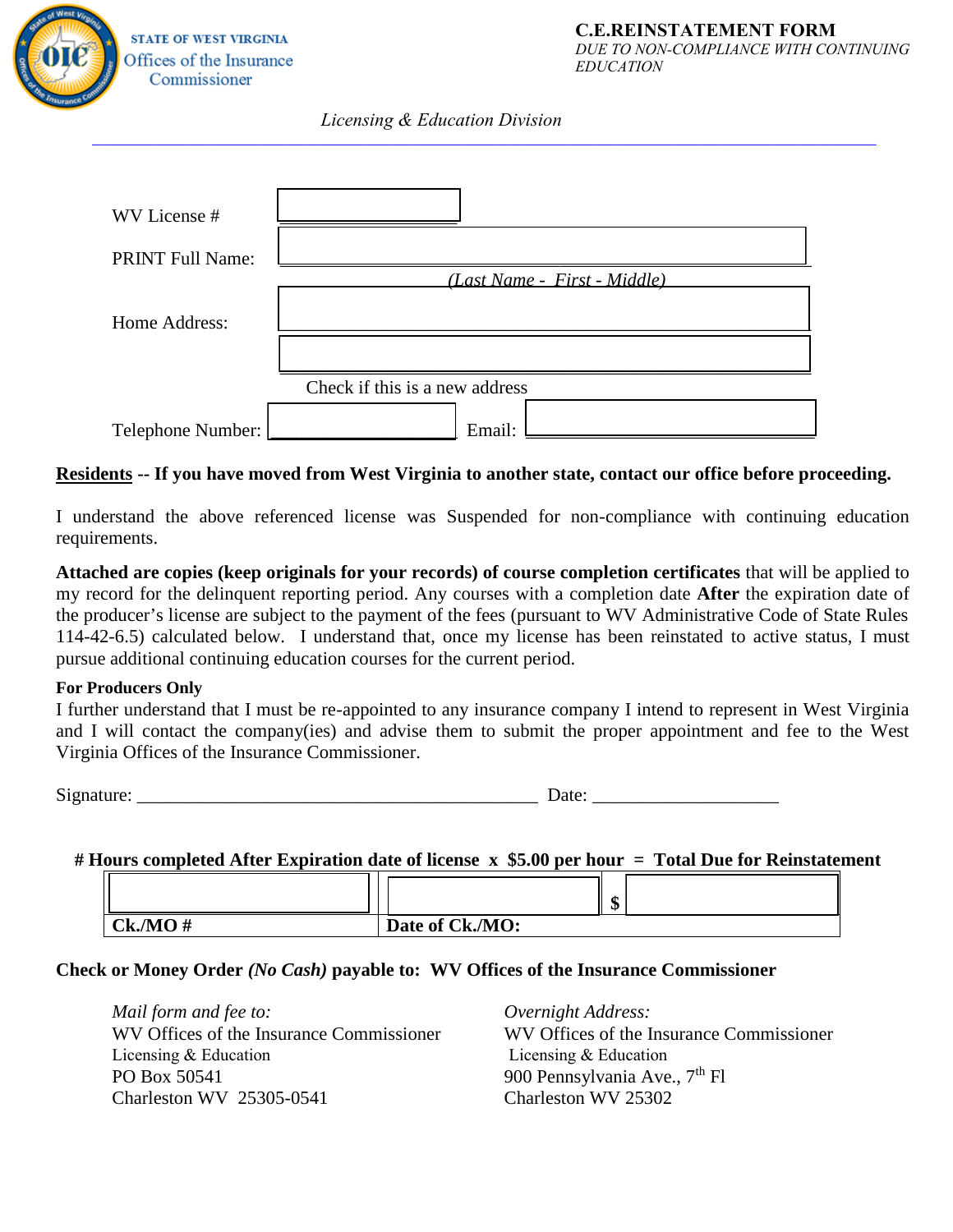## **Producer- Adjuster Late Renewal**

*WEST VIRGINIA OFFICES of the INSURANCE COMMISSIONER*

(Please Print or Type)

| Check appropriate boxes for license requested.                |                 |  |
|---------------------------------------------------------------|-----------------|--|
| Resident License License #:                                   | License Type:   |  |
| Non-Resident License License #                                | License Type: [ |  |
| <b>Identify Home State:</b><br>Identify Home State License #: |                 |  |

|                                                   |                                                                             | <b>Demographic Information</b>                                                                                                                                                                                                                 |  |
|---------------------------------------------------|-----------------------------------------------------------------------------|------------------------------------------------------------------------------------------------------------------------------------------------------------------------------------------------------------------------------------------------|--|
| 1) National Producer Number(NPN)                  |                                                                             | 2 Date of Birth                                                                                                                                                                                                                                |  |
| $\bigcirc$ Last Name                              | JR./SR. etc                                                                 | 4) First Name                                                                                                                                                                                                                                  |  |
|                                                   |                                                                             |                                                                                                                                                                                                                                                |  |
| <b>5</b> Residence/Home Address (Physical Street) |                                                                             | $\odot$ City<br><b>O</b> State<br>S Zip or Foreign Country                                                                                                                                                                                     |  |
| 9 Individual Applicants Email Address:            |                                                                             |                                                                                                                                                                                                                                                |  |
| 10 Business Entity's Name                         |                                                                             |                                                                                                                                                                                                                                                |  |
|                                                   |                                                                             |                                                                                                                                                                                                                                                |  |
| (1) Business Address (Physical Street)            |                                                                             | 13 City<br>14) State<br>(2) P.O. Box<br>15 Zip or Foreign Country                                                                                                                                                                              |  |
| <b>6</b> Business Phone Number (include           | 12 Business Fax Number                                                      | 18 Business E-Mail Address<br>(19) Business Web Site Address                                                                                                                                                                                   |  |
| extension)                                        |                                                                             |                                                                                                                                                                                                                                                |  |
| 20 Mailing Address                                |                                                                             | $\overline{22}$ City<br>23) State<br>21) P.O. Box<br>24Zip or Foreign Country                                                                                                                                                                  |  |
|                                                   |                                                                             |                                                                                                                                                                                                                                                |  |
|                                                   |                                                                             | <b>Agency or Business Entity Affiliations</b><br>25) List your Insurance Agency Affiliations: (Complete only if the applicant is to be licensed as an active member of the business entity)                                                    |  |
|                                                   |                                                                             |                                                                                                                                                                                                                                                |  |
| <b>FEIN</b><br><b>FEIN</b>                        | <b>NPN</b><br>${\sf NPN}$                                                   | Name of Agency<br>Name of Agency                                                                                                                                                                                                               |  |
| <b>FEIN</b>                                       | <b>NPN</b>                                                                  | Name of Agency                                                                                                                                                                                                                                 |  |
|                                                   |                                                                             |                                                                                                                                                                                                                                                |  |
| හ                                                 |                                                                             | <b>Background Questions</b>                                                                                                                                                                                                                    |  |
|                                                   |                                                                             | 1a. Have you been convicted of a misdemeanor, had a judgment withheld or deferred, or are you currently charged with                                                                                                                           |  |
|                                                   |                                                                             | committing a misdemeanor, which has not been previously reported to this insurance department?<br>No.<br><b>Yes</b>                                                                                                                            |  |
|                                                   |                                                                             | You may exclude the following misdemeanor convictions or pending misdemeanor charges: traffic citations, driving<br>under the influence (DUI), driving while intoxicated (DWI), driving without a license, reckless driving, or driving with a |  |
| suspended or revoked license                      |                                                                             |                                                                                                                                                                                                                                                |  |
|                                                   |                                                                             | You may also exclude juvenile adjudications (offenses where you were adjudicated delinquent in a juvenile court)                                                                                                                               |  |
|                                                   |                                                                             | 1b. Have you been convicted of a felony, had a judgment withheld or deferred, or are you currently charged with<br>No                                                                                                                          |  |
|                                                   |                                                                             | committing a felony, which has not been previously reported to this insurance department?                                                                                                                                                      |  |
|                                                   |                                                                             | You may exclude juvenile adjudications (offenses where you were adjudicated delinquent in a juvenile court)                                                                                                                                    |  |
|                                                   |                                                                             | If you have a felony conviction involving dishonesty or breach of trust, have you applied for written consent to engage                                                                                                                        |  |
|                                                   | in the business of insurance in your home state as required by 18 USC 1033? |                                                                                                                                                                                                                                                |  |
|                                                   |                                                                             | If so, was that consent granted? (Attach copy of 1033 consent approved by home state.)                                                                                                                                                         |  |
|                                                   |                                                                             | 1c. Have you been convicted of a military offense, had a judgment withheld or deferred, or are you currently charged with<br>Yes                                                                                                               |  |
|                                                   |                                                                             | committing a military offense, which has not been previously reported to this insurance department?                                                                                                                                            |  |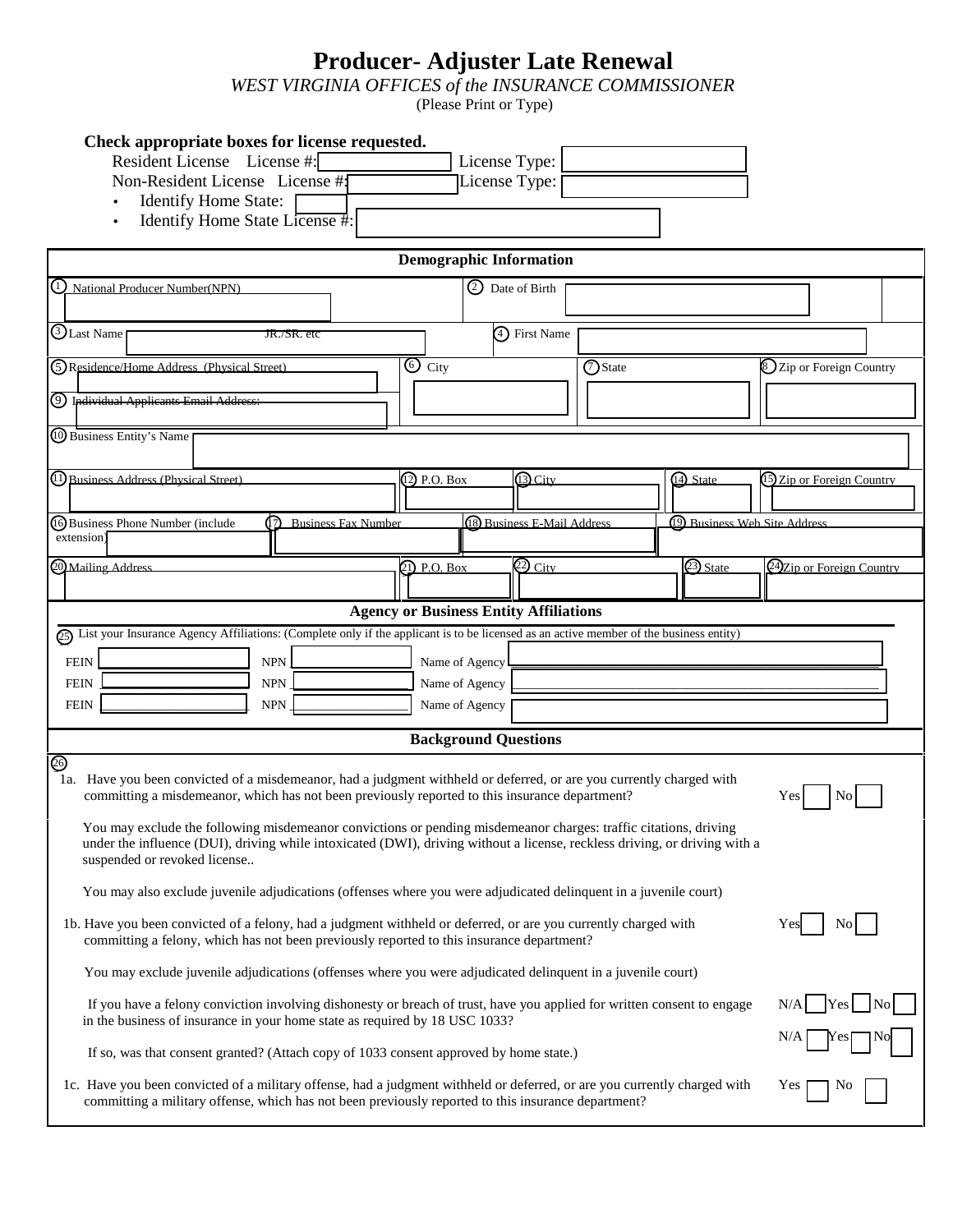**Producer-Adjuster Late Renewal**

### *WEST VIRGINIA OFFICES of the INSURANCE COMMISSIONER*

# **Applicant Name:**

|    | <b>Background Questions continued</b>                                                                                                                                                                                                                                                                                                                                                                                                                                                                                                                                                                                                                                                                                                                                                                                                                          |                                               |
|----|----------------------------------------------------------------------------------------------------------------------------------------------------------------------------------------------------------------------------------------------------------------------------------------------------------------------------------------------------------------------------------------------------------------------------------------------------------------------------------------------------------------------------------------------------------------------------------------------------------------------------------------------------------------------------------------------------------------------------------------------------------------------------------------------------------------------------------------------------------------|-----------------------------------------------|
|    | <b>NOTE:</b> For Questions 1a, 1b and 1c, "Convicted" includes, but is not limited to, having been found guilty by verdict of<br>a judge or jury, having entered a plea of guilty or nolo contendere or no contest, or having been given probation, a<br>suspended sentence, or a fine.                                                                                                                                                                                                                                                                                                                                                                                                                                                                                                                                                                        |                                               |
|    | If you answer yes to any of these questions, you must attach to this application:<br>a written statement explaining the circumstances of each incident,<br>a)<br>a copy of the charging document,<br>b)<br>a copy of the official document, which demonstrates the resolution of the charges or any final judgment.<br>c)                                                                                                                                                                                                                                                                                                                                                                                                                                                                                                                                      |                                               |
|    | 2. Have you been named or involved as a party in an administrative proceeding, including a FINRA sanction or<br>arbitration proceeding regarding any professional or occupational license or registration, which has not been previously<br>reported to this insurance department?                                                                                                                                                                                                                                                                                                                                                                                                                                                                                                                                                                             |                                               |
|    | "Involved" means having a license censured, suspended, revoked, canceled, terminated; or, being assessed a fine,<br>placed on probation, sanctioned or surrendering a license to resolve an administrative action. "Involved" also means<br>being named as a party to an administrative or arbitration proceeding, which is related to a professional or occupational<br>license, or registration. "Involved" also means having a license, or registration, application denied or the act of<br>withdrawing an application to avoid a denial. INCLUDE any business so named because of your actions in your<br>capacity as an owner, partner, officer or director, or member or manager of a Limited Liability Company. You may<br>exclude terminations due solely to noncompliance with continuing education requirements or failure to pay a renewal<br>fee. |                                               |
|    | If you answer yes, you must attach to this application:<br>a) a written statement identifying the type of license and explaining the circumstances of each incident,<br>a copy of the Notice of Hearing or other document that states the charges and allegations, and<br>b)<br>a copy of the official document which demonstrates the resolution of the charges or any final judgment.<br>c)                                                                                                                                                                                                                                                                                                                                                                                                                                                                  |                                               |
|    | 3. Do you have a child support obligation in arrearage, which has not been previously reported to this insurance<br>department?<br>If you answer yes,<br>by how many months are you in arrearage?<br>a)<br>are you currently subject to and in compliance with any repayment agreement?<br>b)<br>are you the subject of a child support related subpoena/warrant?<br>c)                                                                                                                                                                                                                                                                                                                                                                                                                                                                                        | Yes<br>No<br>Months<br>Yes<br>No<br>No<br>Yes |
| 4. | In response to a "yes" answer to one or more of the Background Questions for this renewal application, are you<br>submitting document(s) to the NAIC/NIPR Attachments Warehouse?                                                                                                                                                                                                                                                                                                                                                                                                                                                                                                                                                                                                                                                                               |                                               |
|    | If you answer yes,<br>Will you be associating (linking) previously filed documents from the NAIC/NIPR Attachments Warehouse to this<br>application?                                                                                                                                                                                                                                                                                                                                                                                                                                                                                                                                                                                                                                                                                                            |                                               |
|    | Note: If you have previously submitted documents to the Attachments Warehouse that are intended to be filed with this<br>renewal application, you must go to the Attachments Warehouse and associate (link) the supporting document(s) to<br>this application based upon the particular background question number you have answered yes to on this application.<br>You will receive information in a follow-up page at the end of the application process, providing a link to the<br>Attachment Warehouse instructions.                                                                                                                                                                                                                                                                                                                                      |                                               |